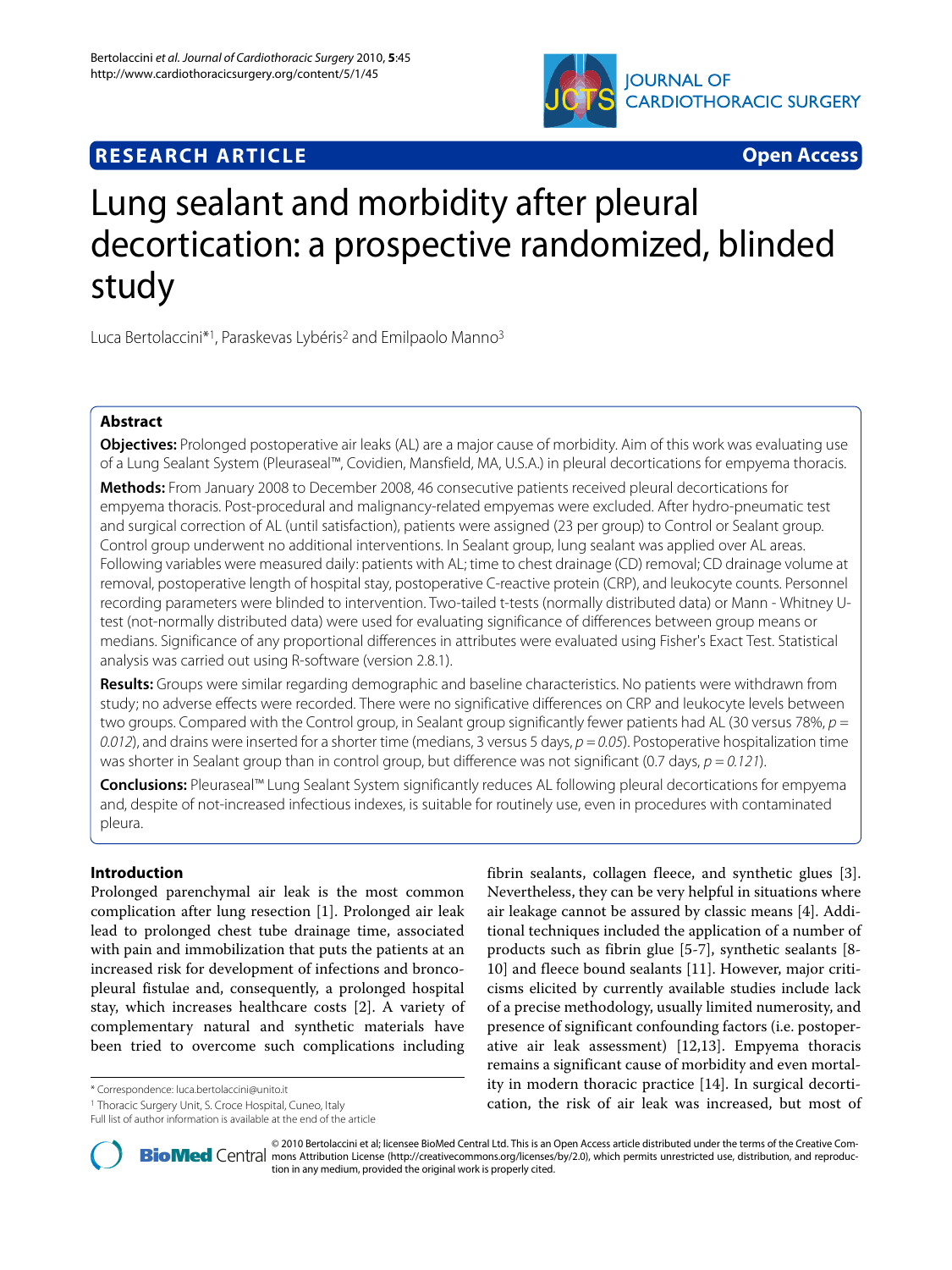sealant cannot be use in infected pleural space [\[15](#page-3-12)]. We have tested the application of a lung synthetic sealant to evaluate the safety and efficacy of this surgical sealant for the treatment of parenchymal air leaks occurring after pleural decortication within the setting of a prospective randomized blinded trial.

#### **Materials and methods**

This prospective randomized blinded study was carried out between January 2008 and December 2008. Forty-six consecutive adult patients with pleural empyema that received pleural decortication for empyema thoracis were enrolled. Post-procedural and malignancy-related empyemas were excluded. Three skilled Thoracic Surgeons carried out pleural decortication using standard techniques. At the end of the operation, before closing the chest, the lung was ventilated under positive-end expiratory pressure and warm saline was installed into the chest cavity to test air leaks. The operating surgeon corrected any leaks surgically, until satisfied. The patients were, then, assigned (23 per group) to either the Control Group or Sealant Group by opening a sealed envelope that contained the randomization code (allocated by a computer generated random sequence, [http://www.random.org/](http://www.random.org/premium/?mode=advanced) [premium/?mode=advanced](http://www.random.org/premium/?mode=advanced)). Patients assigned to the Control Group underwent no additional interventions. In patients assigned to the Sealant Group, lung sealant (Pleuraseal™, Covidien, Mansfield MA, U.S.A.) was applied over the entire areas of air leaks with the lung partially inflated (65 - 75%). After the application, the lung was completely ventilated and the chest closed with two thoracic drains (32 F) set at suction at -20 cm  $H_2O$ . Following variables were measured and recorded daily, until discharged from hospital: rate of air leakage on the day of the operation, daily rate of air leak until removal of

**Table 1: Demographic and baseline characteristics.**

chest drains; time to chest drainage removal; chest drainage volume (bleeding/exudation) at removal of chest tube, postoperative length of hospital stay, postoperative C-reactive protein, and leukocyte counts. The rate of air leakage was assessed by a mechanical suction pump (Drentech P.A.L.M., Redax S.r.l., Mirandola (MO), Italy) and was expressed in liters per hour. Personnel recording parameters were blinded to the group assignment. Adverse events were monitored throughout the patients hospital stay. Postoperative air leakage, chest tube drainage and hospitalization time were used as indicators of postoperative morbidity.

Data for each variable and within each randomized group were tested for significant deviation from a normal distribution using the Kolmogorov-Smirnov test for a given cumulative distribution function  $F(x)$  (defined as

 $F_n(x) = \frac{1}{n} \sum_{i=1}^{n} I_{X_i} \leq x$  where  $I_{X_i} \leq x$  is the indicator function, equal to 1 if  $X_i \leq x$  and equal to 0 otherwise). Two-tailed t-tests (normally distributed data) or Wilcoxon-Mann-Whitney U-test (non-normally distributed data) were used for evaluating the significance of differences between group means or medians, as appropriate. The significance of any proportional differences in attributes (e.g. air leakage present or absent) were evaluated using the Fisher's Exact Test (two groups). Statistical analysis was carried out using R-software (version 2.8.1), a free software environment for statistical computing and graphics that compiles and runs on a wide variety of UNIX platforms, Windows and MacOS [http://www.r](http://www.r-project.org/)[project.org/](http://www.r-project.org/).

#### **Results**

Both groups were similar with regard to demographic and baseline characteristics (Table 1). The mean age for

| Variable                                | <b>Sealant Group</b> | <b>Control Group</b> | p value |  |
|-----------------------------------------|----------------------|----------------------|---------|--|
| Age: years $\pm$ SD                     | 53 (12)              | 55 (10)              | 0.68    |  |
| Male: n (%)                             | 11 (48%)             | 12 (52%)             | 0.55    |  |
| Female: n (%)                           | 9 (39%)              | 14 (61%)             | 0.63    |  |
| Smokers: n (%)                          | 18 (78%)             | 16 (70%)             | 1.00    |  |
| Predicted FEV <sub>1</sub> : % $\pm$ SD | 76 (19)              | 85 (18)              | 0.09    |  |
| Predicted CO-diff: $% \pm SD$           | 76 (10)              | 81(21)               | 0.31    |  |

FEV<sub>1</sub>: forced expiratory volume in one second; CO-diff: carbon monoxide difference.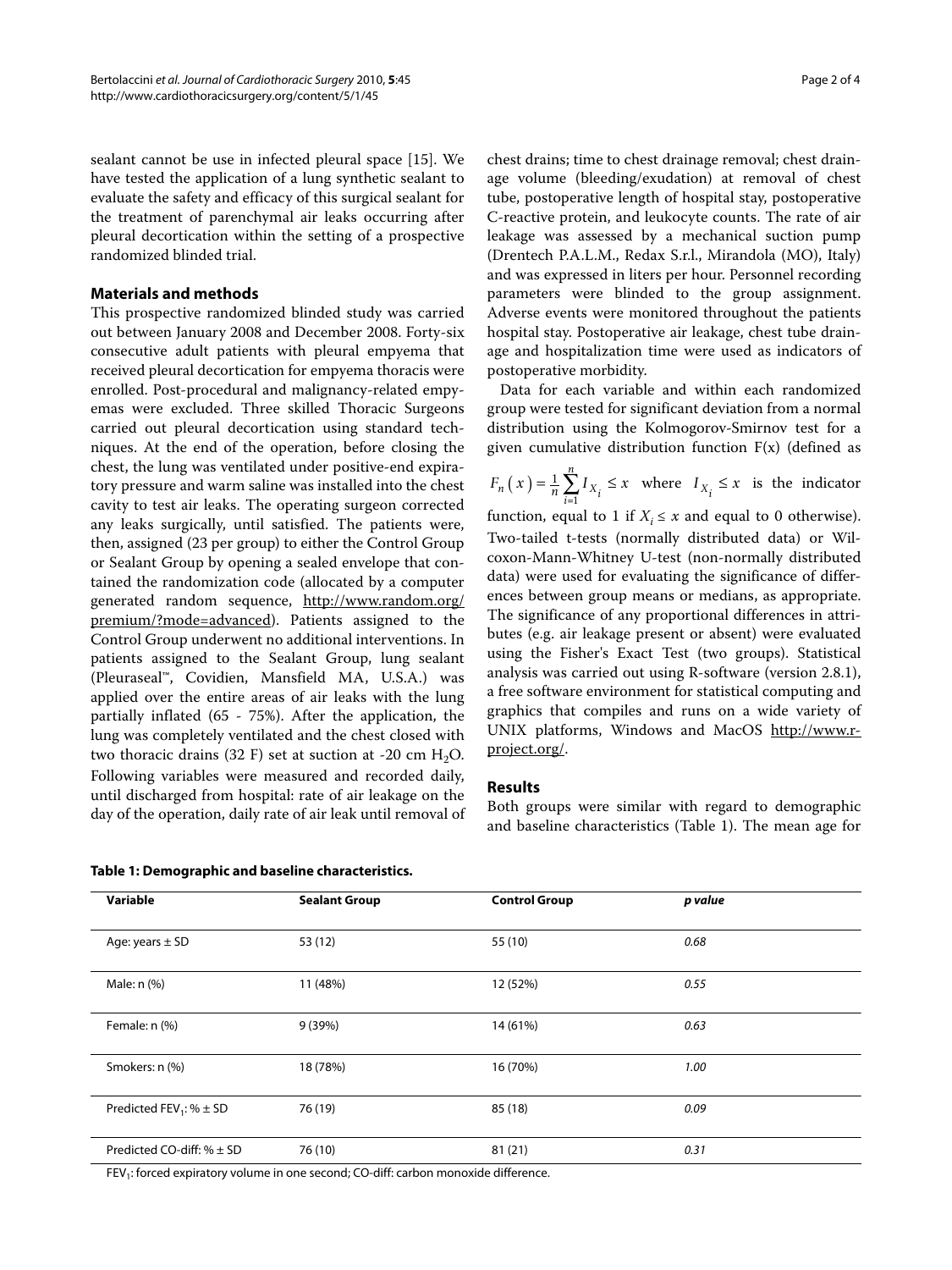the total study population was 54 years (standard deviation: 11 years). Thirty-four patients (73.9%) were smokers. There was no statistical significant difference with regard to their forced expiratory flow in one second  $(FEV<sub>1</sub>)$ . Patients' general conditions were considered normal risks for decortication for empyema thoracis. No patients with bullous disease or emphysema were found. No patients were withdrawn from the study and no adverse effects were recorded during the study. Results for each of the performance variables for both randomized groups are summarized in Table 2. Sealant Group was associated with a mean lower total drainage volume compared with the Control Group (534 ml  $\pm$  149 ml vs. 873 ml  $\pm$  257 ml). This difference was highly statistically significant *(p < 0.001)*. Number of patients without postoperative air leak was significantly greater (7 patients, 30%) in the Sealant Group compared to the Control Group (18 patients, 78%), *p < 0.012*. Although median durations of chest drainage and hospitalization times were shorter in the Sealant Group compared with Control Groups (3 days (quartiles 1.5) vs. 5 days (quartiles 1.4),  $p < 0.05$ ), the postoperative hospitalization were not statistically significant (4 days (quartiles 4.5) vs. 4.5 days (quartiles 4.7), *p < 0.121*). Postoperative leukocyte levels were similar in both groups  $(10.9 \t10^3 \t\text{g/l} \t\t\pm 3.2 \t10^3 \t\text{g/l} \t\t \text{vs.})$ 10.7 103 g/l ± 3.1 103 g/l, *p < 0.95*). Postoperative C Reactive Protein levels were not statistically different between two groups (11.3 g/l ± 2.3 g/l vs. 10.9 g/l ± 1.7 g/l, *p < 0.97*).

### **Table 2: Results.**

#### **Discussion**

Intra-operative air leaks after standard pleural decortication are reported ranging between 48% and 70% in main series [\[16](#page-3-13)[,17](#page-3-14)]. For this reason, increasing requirements for new sealant products has stimulated active industrial research and clinical experimentation. Recently, a metaanalysis has showed the absence of a definitive advantage from using sealants in pulmonary surgery when the endpoints are the reduction of in-hospital length of stay and postoperative morbidity [\[17](#page-3-14)]. Current clinical experimentation in this field has indicated that sealant materials have to display a number of characteristics. They need to be adherent to pressure of inflated lung, but also elastic and unaltered by intrapleural fluids; they also need to be non-irritating, systematically non-toxic, and without antigenicity [[12](#page-3-9)]. Pleuraseal™ (Covidien, Mansfield MA, U.S.A.) sealant, whose basic mechanism is the rapid formation of a biocompatible hydro-gel that firmly adheres to the tissue, has many of these characteristics. Application of this sealant has allowed significant reduction of proportion of patients showing post-operative air leaks. Furthermore, among the patients who received sealant therapy but showed postoperative air leaks, the duration of air leaks was significantly shorter, if compared with the standard care group. Despite the clinical advantage obtained by the earlier air leak cessation, a statistically significant reduction in the duration of the hospital stay was not found in patients receiving sealant application; although they showed a favorable trend towards shorter hospitalization, (air leakage is not the only major reason

| Variable                                                    | <b>Sealant Group</b> | <b>Control Group</b> | p value  |  |
|-------------------------------------------------------------|----------------------|----------------------|----------|--|
| Patients (%) with air leak                                  | 7 (30%)              | 18 (78%)             | 0.012    |  |
| Total drainage volume (ml):<br>mean $\pm$ SD                | $534 \pm 149$        | $873 \pm 257$        | < 0.001  |  |
| Days with drain: median<br>(quartiles)                      | 3(1.5)               | 5(1.4)               | $0.05*$  |  |
| Postoperative hospitalization<br>(days): median (quartiles) | 4(4.5)               | 4.5(4.7)             | $0.121*$ |  |
| Postoperative leukocyte level<br>$(10^3 q/l) \pm SD$        | $10.9 \pm 3.2$       | $10.7 \pm 3.1$       | 0.95     |  |
| Postoperative C-reactive<br>protein level $(q/l) \pm SD$    | $11.3 \pm 2.3$       | $10.9 \pm 1.7$       | 0.97     |  |

SD, standard deviation.

\* Data was not normally distributed and was analyzed by non-parametric statistics (Wilcoxon-Mann-Whitney U-test; exact significance shown)